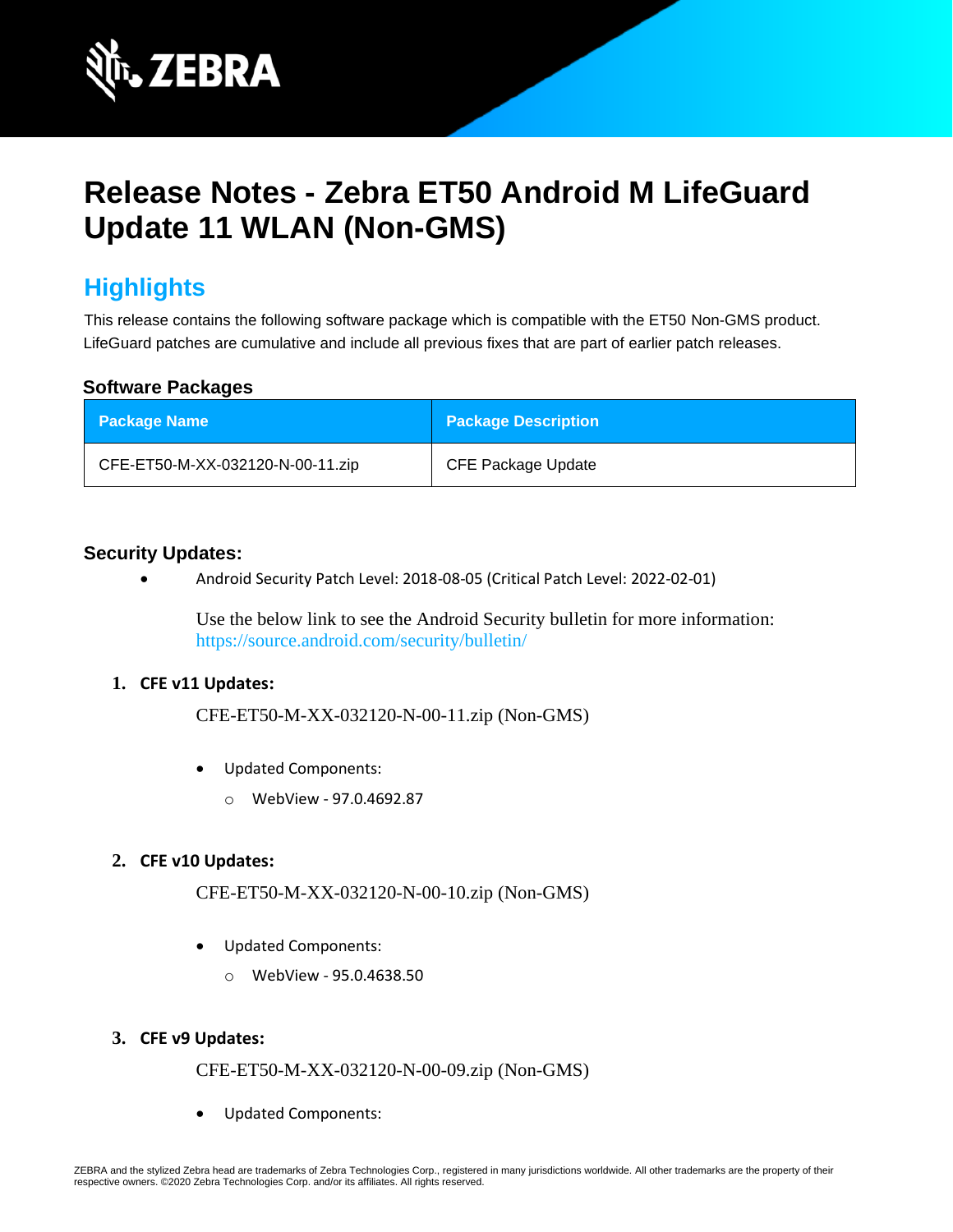

- o WebView 90.0.4430.91
- o FUSION\_BA\_3\_10.0.5.019\_M

#### **4. CFE v8 Updates:**

CFE-ET50-M-XX-032120-N-00-08.zip (Non-GMS)

- Updated Components:
	- o WebView 87.0.4280.141

#### **5. CFE v7 Updates:**

CFE-ET50-M-XX-032120-N-00-07.zip (Non-GMS)

- $\circ$  SPR40628 Fixed the issue of GTK rotation failure in device due to invalid rates sent in TSPEC from the AP
- $\circ$  SPR40178 Fixed the issue where sometimes device not responding to pings when in suspend state
- $\circ$  SPR39491 Fixed the issue where device sends RIC IE in reassociation though AP is not supporting RIC
- $\circ$  SPR40705 Fixed the device behavior to ignore the deauth/disassoc from previously connected AP
- Updated Components:
	- o WebView 85.0.4183.127

#### **6. CFE v6 Updates:**

CFE-ET50-M-XX-032120-N-00-06.zip (Non-GMS)

- $\circ$  SPR39621 Fixed an issue wherein UI manager CSP was crashed while setting EKB as default.
- $\circ$  SPR39572 Resolved an issue wherein sim Card was not detected in earlier modems sporadically.
- $\circ$  Enable DataWedge Camera Decode and support multi-decode unique continuous mode.
- Updated Components:
	- o WebView 83.0.4103.106
- **7. CFE v5 Updates:**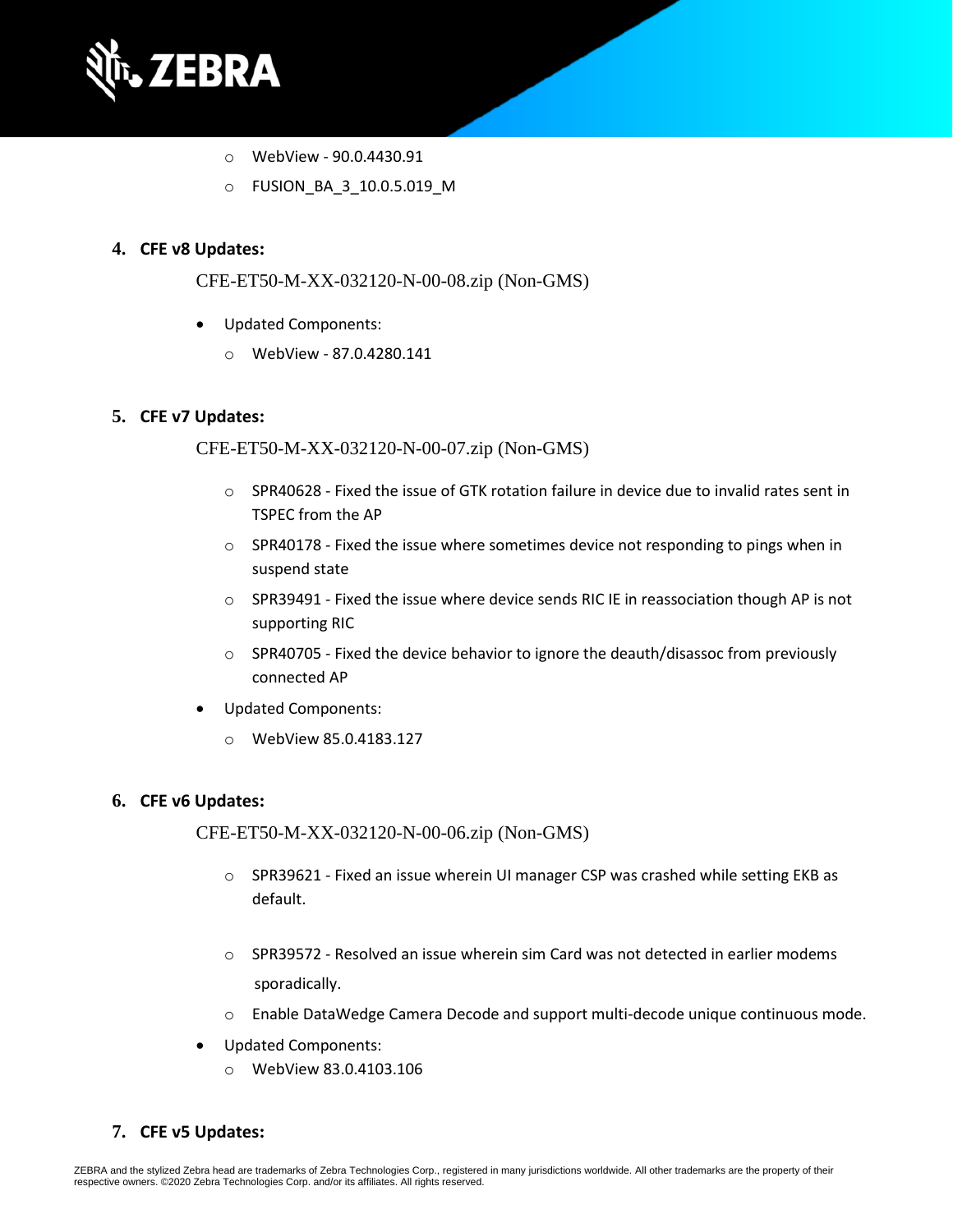

#### CFE-ET50-M-XX-032120-N-00-05.zip (Non-GMS)

- $\circ$  SPR38483 Resolved an issue where Bluetooth slowness seen with printer operation.
- $\circ$  SPR37841 Cypress fixed the issue with power save which made the device not to receive the buffered packets.
- $\circ$  SPR38958 Resolved an issue where VPN and ethernet connection was not using Domain name.
- o SPR37982 Resolved an issue wherein incorrect power consumption was reported against Bluetooth module
- o SPR37434 Resolved an issue wherein High CPU utilization is observed when StageNow is used to configure Fusion Advance logs.
- $\circ$  Updated the firmware for fixing Kr00k vulnerability issue seen with Broadcom Wi-Fi chipsets
- o
- Updated components:
	- o WebView 84.0.4117.0
	- o FUSION\_BA\_3\_10.0.5.014\_M

#### **8. CFE v4 Updates:**

CFE-ET50-M-XX-032120-N-00-04.zip (Non-GMS)

- o SPR-36441 Resolved an issue where unable to write on ATP SD Card.
	- Updated components:
		- o WebView: 73.0.3683.90
		- o Fusion: FUSION\_BA\_3\_10.0.5.013\_M
		- o BIOS: 5.04.42.0052-A-Z-017
			- Includes Microarchitectural Data Sampling fixes.

#### **9. CFE v3 Updates:**

#### CFE-ET50-M-XX-032120-N-00-03.zip (Non-GMS)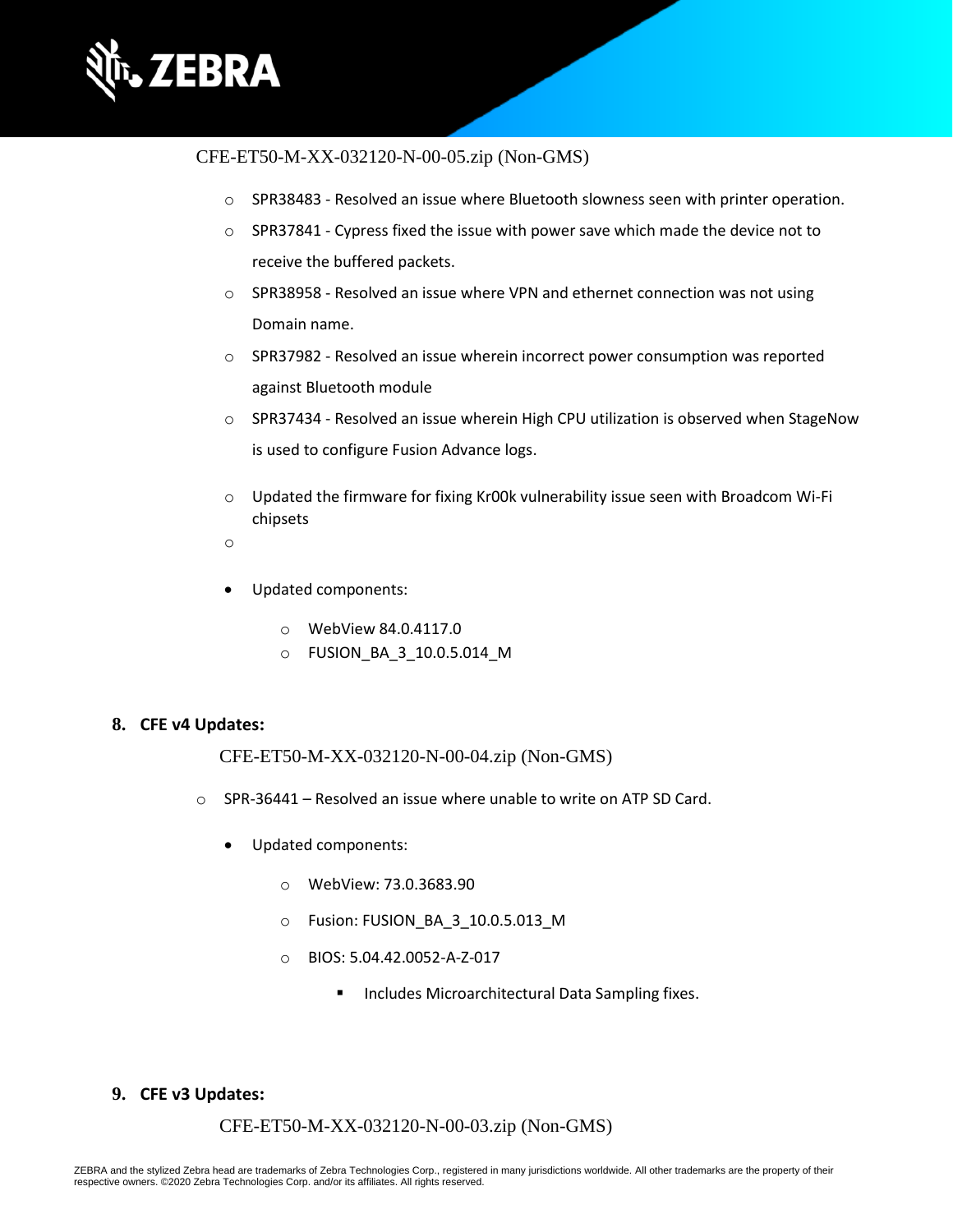

- Updated below mentioned components:
	- o Mx MF (8.2.4.8)
		- SPR34771 Resolved an issue wherein sync was not proper while checking with access manager for permission with Mx component.
	- o Bluetooth
		- SPR35735 Resolved an issue where more than 7 HID devices were not connecting.
	- o SPR36162 Added Support for Dex
	- o Zebra License Manager (3.1.1) has been included.
	- o Data Analytics changes:
		- DataAnalytics has been renamed to Zebra Data Service.
		- DAInBuiltDCA has been renamed to Zebra Data Service Plugin.
		- SettingsEULA has been renamed to Zebra Data Services.

#### **Version Information**

Below Table contains important information on versions

| <b>Description</b>          | <b>Version</b>                                      |
|-----------------------------|-----------------------------------------------------|
| <b>Product Build Number</b> | 03-21-20.00-MN-U11-STD                              |
| <b>Android Version</b>      | 6.0.1                                               |
| <b>Security Patch level</b> | 2018-08-05 (Critical Patch Level: 2022-02-01)       |
| Linux_kernel                | $3.14.55(64-bit)$                                   |
| <b>Component Versions</b>   | Please see Component Version under Addendum section |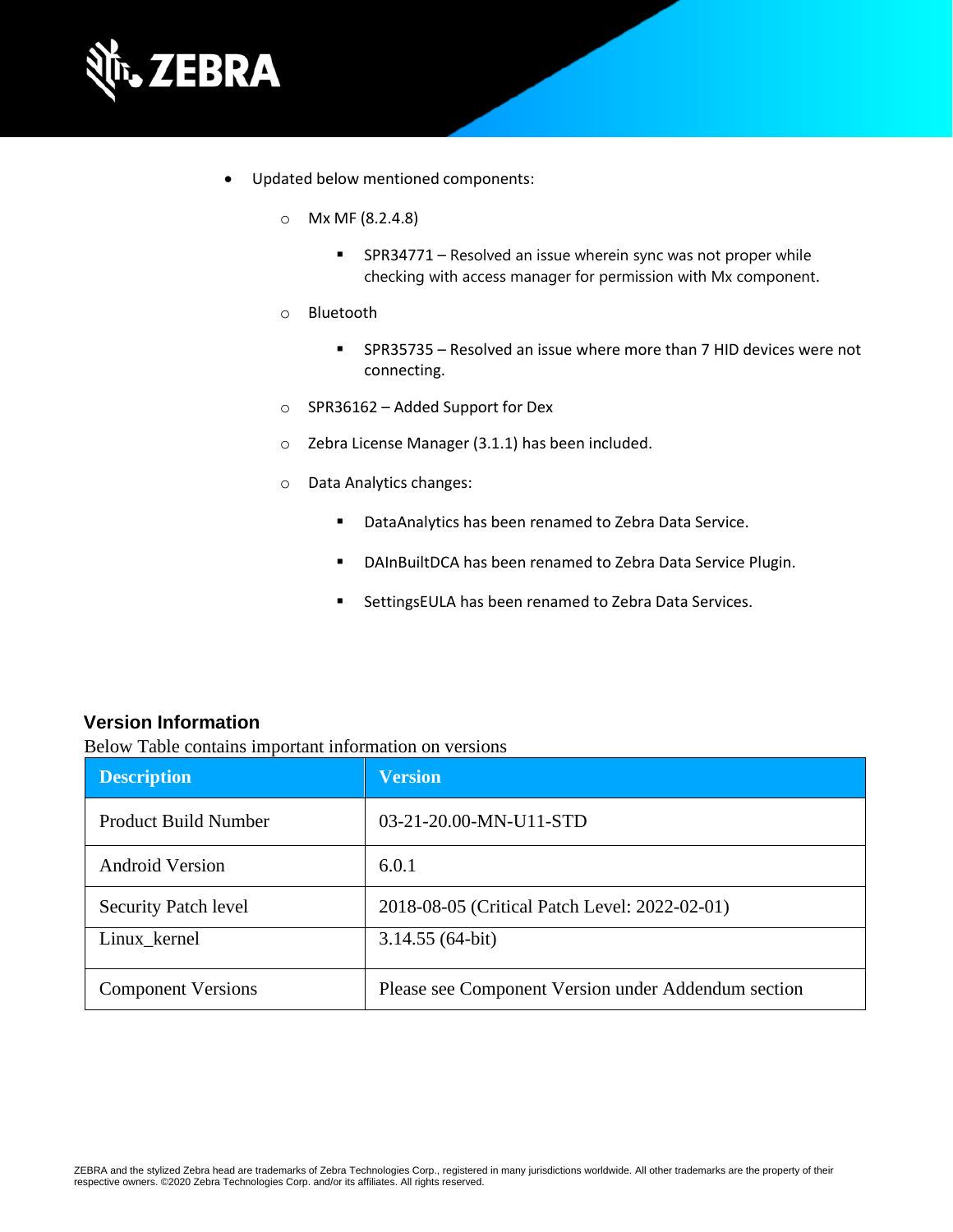

### **Important Links**

<https://developer.zebra.com/>

<http://techdocs.zebra.com/>

[support central](https://www.zebra.com/us/en/support-downloads/software/operating-system/et50-non-gms-operating-system.html)

### **Installation and Setup instructions**

[Installation and Setup instructions](https://www.zebra.com/content/dam/zebra_new_ia/en-us/software/operating-system/ET5X%20Operating%20System/ET50-M-Non-GMS-OS-UPDATE-INSTRUCTIONS.pdf)

### **Device Support**

This software release has been approved for Android ET50 M Non-GMS models mentioned below.

| <b>Device</b>    | <b>Operating System</b>      |
|------------------|------------------------------|
| ET50PE-L15E-00A6 | Android 5.1.1, Android 6.0.1 |
| ET50PE-L15E-00US | Android 5.1.1, Android 6.0.1 |
| ET50PT-L15E-00A6 | Android 5.1.1, Android 6.0.1 |
| ET50PT-L15E-00US | Android 5.1.1, Android 6.0.1 |

### **Addendum**

### **Component Version**

| <b>Component / Description</b> | <b>Version</b>       |
|--------------------------------|----------------------|
| Android_SDK_Level              | 23                   |
| AppGallery                     | 3.0.1.7              |
| <b>B2M_Elemez</b>              | 1.0.0.347            |
| <b>BIOS</b> version            | 5.04.42.0052-A-Z-017 |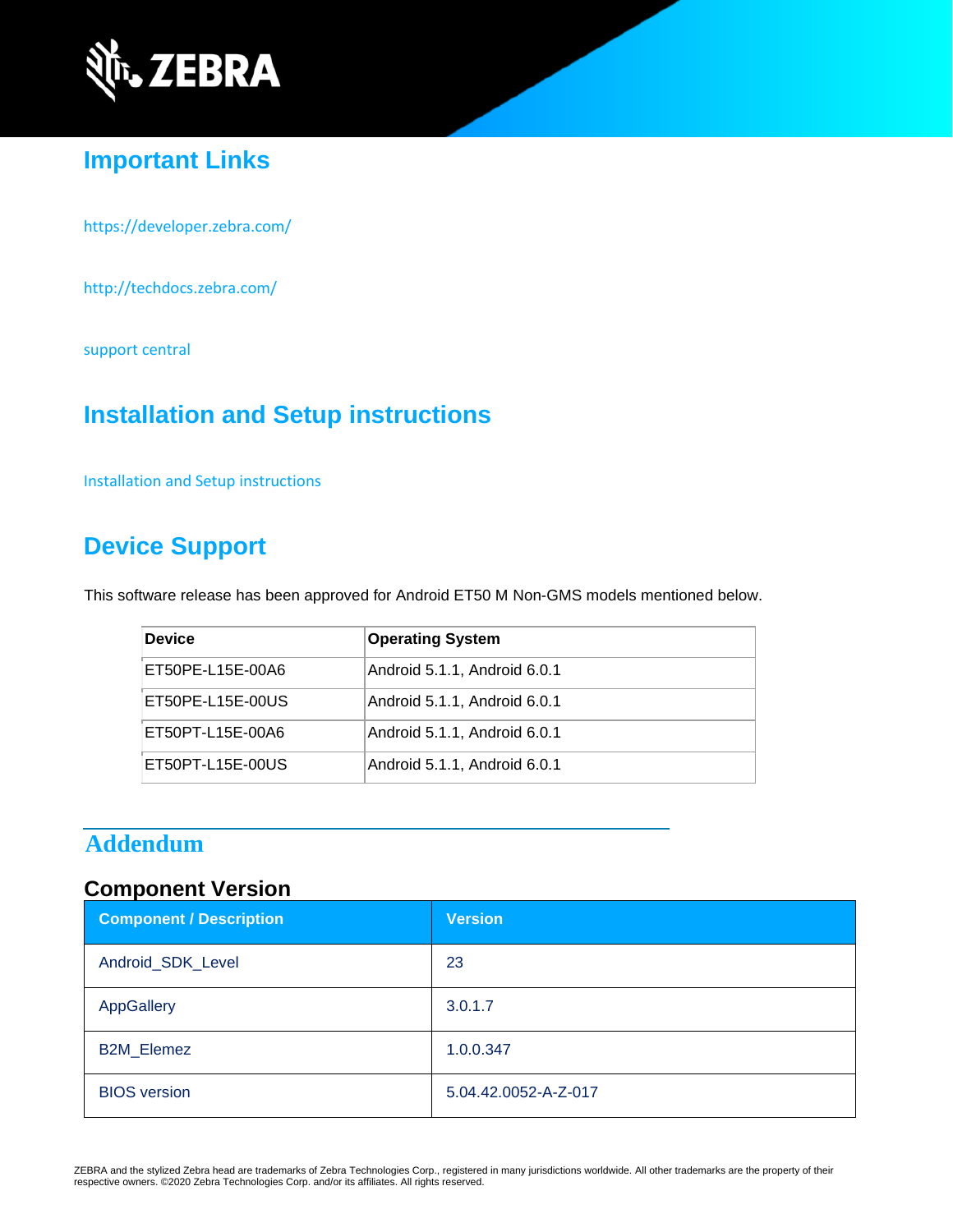

| <b>Bluetooth stack</b>                                           | 4.1                           |  |
|------------------------------------------------------------------|-------------------------------|--|
| <b>BT Firmware</b>                                               | BCM4354_003.001.012.0404.1391 |  |
| Data_Analytics                                                   | 1.0.2.1859                    |  |
| <b>DataWedge</b>                                                 | 7.0.4                         |  |
| <b>Device Patch Version</b>                                      | 9                             |  |
| <b>DWDemo</b>                                                    | 2.0.13                        |  |
| <b>EMDK</b>                                                      | 7.0.0.2000                    |  |
| Enterprise Keyboard Manager ("added as a<br>system application") | 1.9.0.9                       |  |
| <b>File Browser</b>                                              | 1.19.1.5                      |  |
| License Manager                                                  | 3.1.1                         |  |
| <b>MXMF</b>                                                      | 8.2.5.12                      |  |
| <b>NFC</b>                                                       | 8.1.24                        |  |
| <b>OSX</b>                                                       | <b>INTL.60.6.7</b>            |  |
| <b>Product Build Number</b>                                      | 03-21-20.00-MN-U11-STD        |  |
| <b>RD Client</b>                                                 | 1.01.03                       |  |
| RXlogger                                                         | 4.61.0.0                      |  |
| <b>Scanner Firmware</b>                                          | PAABLC44-001-R01              |  |
| Scanning_Framework                                               | 19.64.37.0                    |  |
| <b>SOTI</b>                                                      | 13.3.0. Build 1059            |  |
| <b>StageNow</b>                                                  | 3.1.1.1019                    |  |
| <b>Touch</b>                                                     | 2.2.AA                        |  |
| <b>TXE FW</b>                                                    | 1.2.1.1153                    |  |